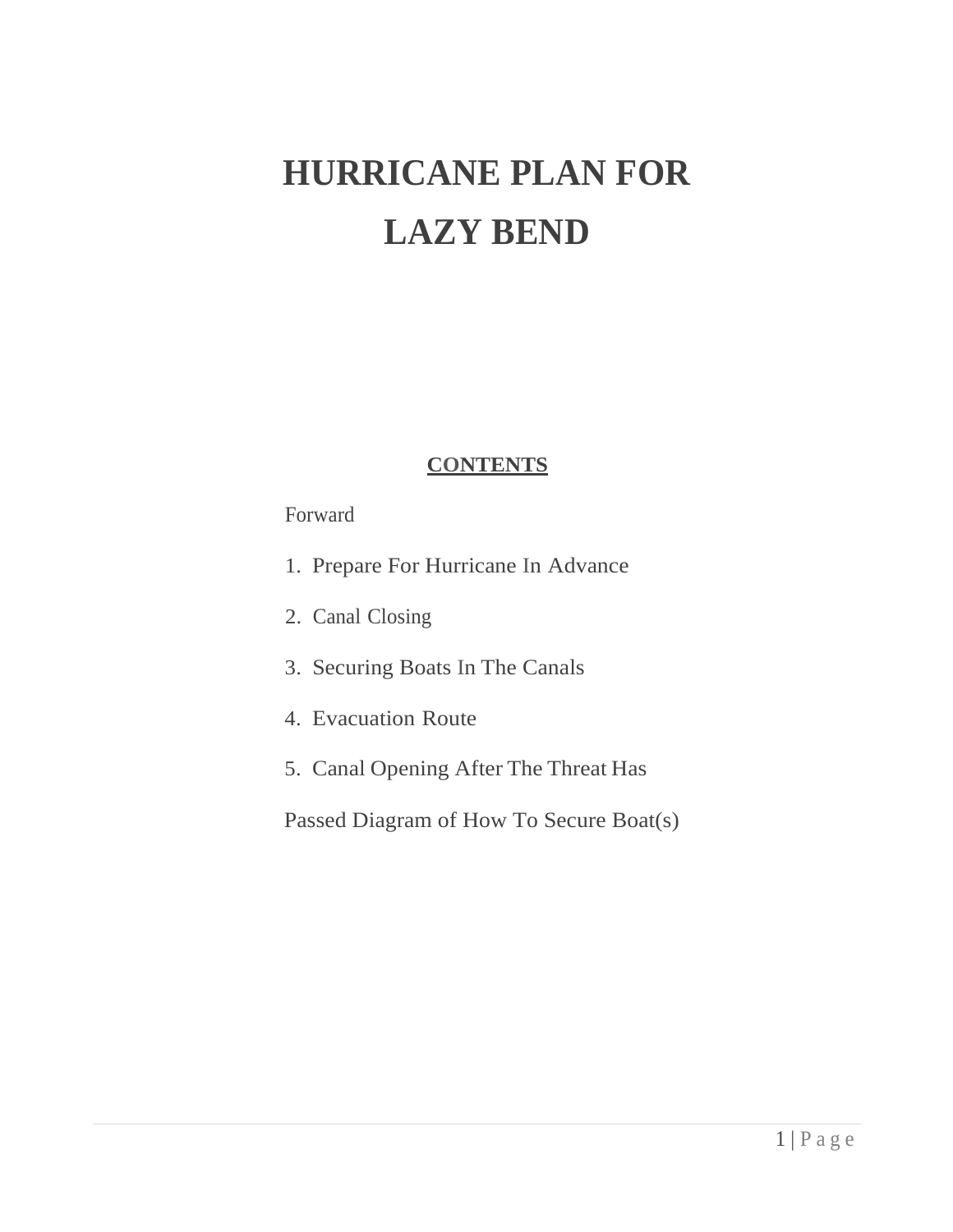#### **FOREWARD**

The following hurricane plan for residents of Lazy Bend is intended to help coordinate all our efforts in the sub-division to prepare our boats, our homes and our property for hurricane conditions. The closing of the canals may only affect boat owners, but properly tying down anything that can be thrown around in high winds will help protect all homeowners. There is no way to force these suggestions or methods on anyone, and the board does not intend to enforce this plan. Instead, we hope that all neighbors will cooperate with their neighbors to make our evacuation process flow as smoothly as possible.

Thank you for taking time to read the attached and for following these suggestions.

Sincerely,

Lazy Bend HOA Board of Directors.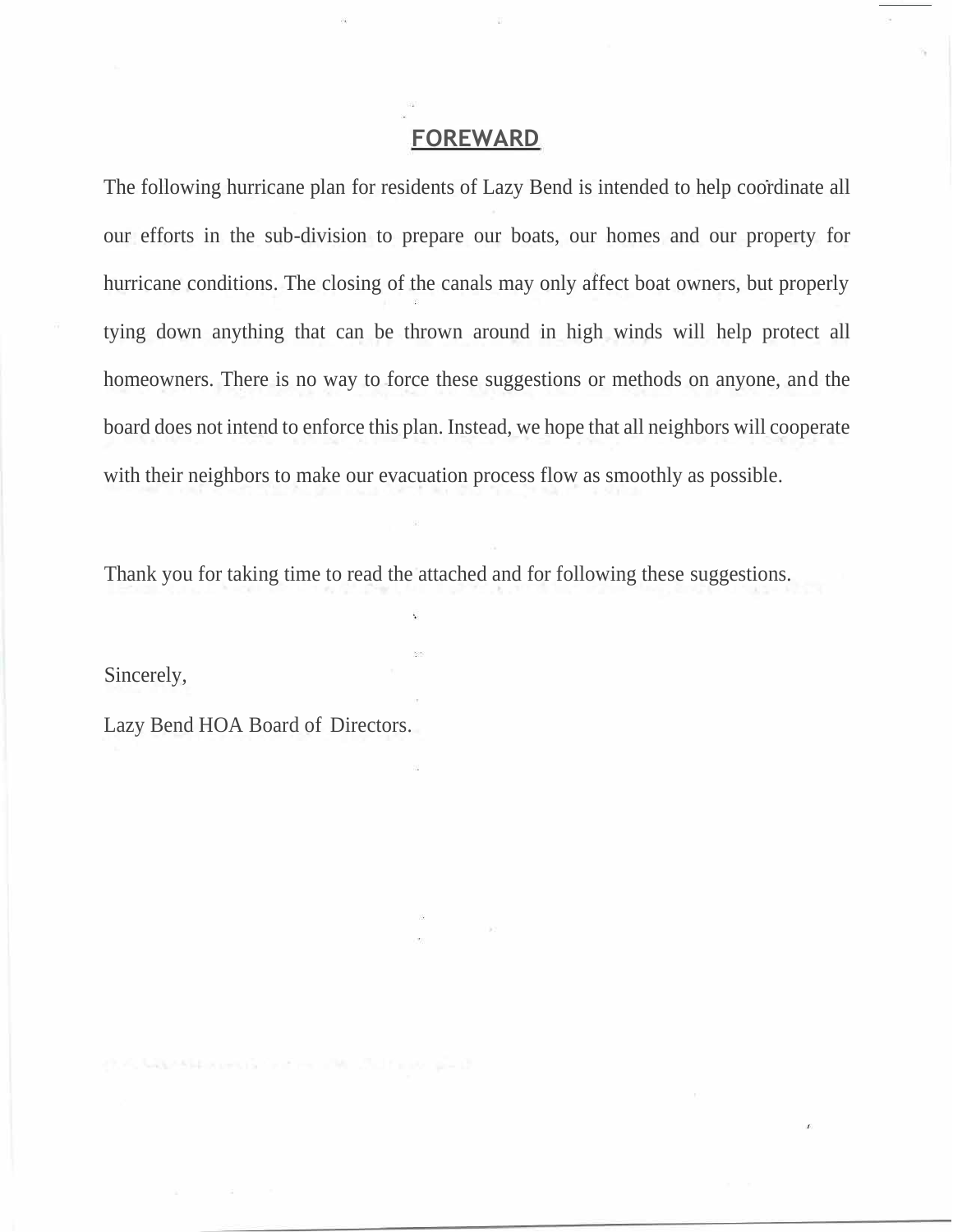# **1. PREPARE FOR HURRICANE IN ADVANCE**

The following should be taken care of before hurricane season:

- · a. Locate, mark or install ground anchors,
- b. Check mooring lines for availability, condition, strength and length.
- c. Check condition of cleats on the boat, particularly the method in which the cleats were anchored.
- d. Discuss with your neighbor and agree as to how each boat will be tied up and where each boat will sit in the canal. (see pages  $9 \& 10$ )
- e. Make arrangements with someone to take care of your boat if you are away when a hurricane is approaching.
- f. Stock up on all supplies BEFORE the start of hurricane season.
- g. Make sure that all bilge pumps are working and batteries are topped up.

# **2. CANAL CLOSING**

Once it is apparent that the Galveston Bay Area will be affected by a hurricane or strong tropical storm, all guest boats MUST leave the canal. All boats remaining should be tied as shown on page (8). If you plan to store your boat some place other than our canal, please move it out of the canal as soon as predictions indicate an impending storm as others will want to secure their boats so they may then secure their homes and leave town early enough to avoid the stand still traffic seen in previous evacuations.

It is impossible to predict when a storm will hit, therefore, any decision regarding the closure time of the canals, will be based on the NOAA hurricane predictions and local evacuation orders. Galveston County judge will declare evacuation notice for our area (Zone A); [https://www.galvestontx.gov/496/Hurricane-Evacuation.](https://www.galvestontx.gov/496/Hurricane-Evacuation) The canal will be closed within 36 hours after the hurricane's path is predicted by NOAA to make landfall in the Galveston Bay area with a greater than **75%** chance. The hours before the canal closure takes effect will allow guests and homeowners to remove any boats from the canals or return to their mooring in the canal. After that time, homeowners can tie up their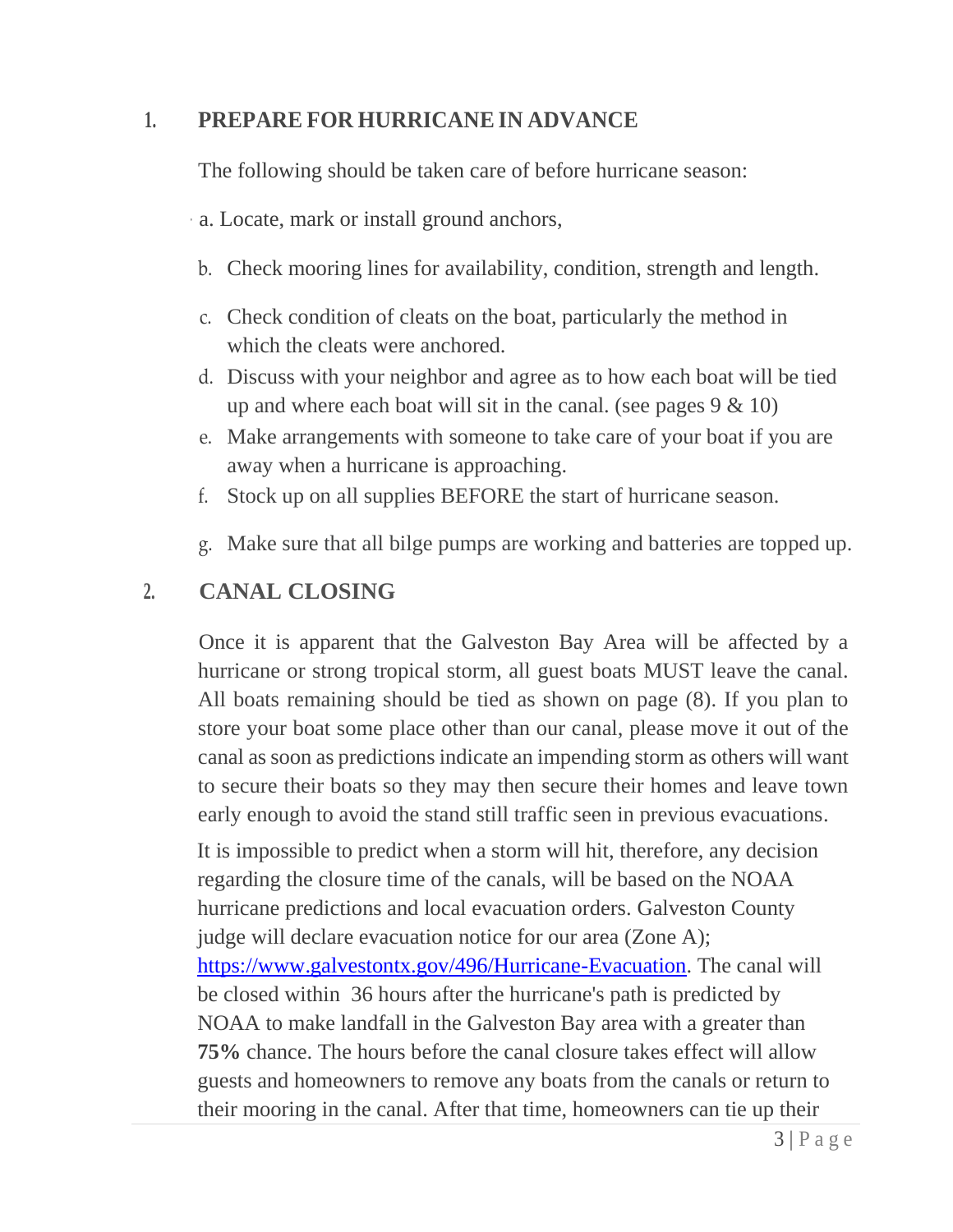boats. If you must leave before the canals are closed, arrange for someone that has proper knowledge and access to your property to secure your vessel in times of a hurricane. Boats that can be taken to safety on trailers should be taken from the water as soon as possible since most launching ramps will be covered by water after a storm. **TAKE YOUR TRAILERED BOAT TO HIGHER GROUND – DO NOT LEAVE IT ON YOUR PROPERTY.**

Tie the boat to the trailer securely, place blocks around the wheels and deflate the tires to prevent the trailer from rolling.

## **3. SECURING BOATS IN THE CANALS** *(See Diagram)*

The system used by Lazy Bend residents to secure their boats for hurricanes has worked very well. During Hurricane Ike, only a single boat was lost as a result of not being properly prepared for a hurricane. That boat was tied to a piling as it would be for normal tides, but as it rose up in the 14ft storm surge, it turned on its side, filled with water and sank. The hurricane mooring system requires cooperation among property owners and a willingness to assist each other to their mutual benefit.

# **ONLY LAZY BEND RESIDENTS MAY HAVE THEIR BOATS IN THE CANAL DURING A HURRICANE THREAT.**

The canals are only 50 feet wide and we have a lot of boats in both canals; Any extra boats will only increase the danger for damage due to crowding boats in the canals.

**If you plan to be gone for prolonged periods, please inform your neighbors where you store your mooring lines and allow them permission to board your boat to secure it should that become necessary.** 

**ALL FLOATING DOCKS/RAFTS must be secured by either by removing them from the water and tying them down (if it is small), or left in the water using the methods described in the attachments.**

**IF ADEQUATE AND REASONABLE MEANS ARE NOT TAKEN TO SECURE BOATS & FLOATING DOCKS AND THEY BREAK LOOSE AND CAUSE DAMAGE TO OTHER BOATS, THE**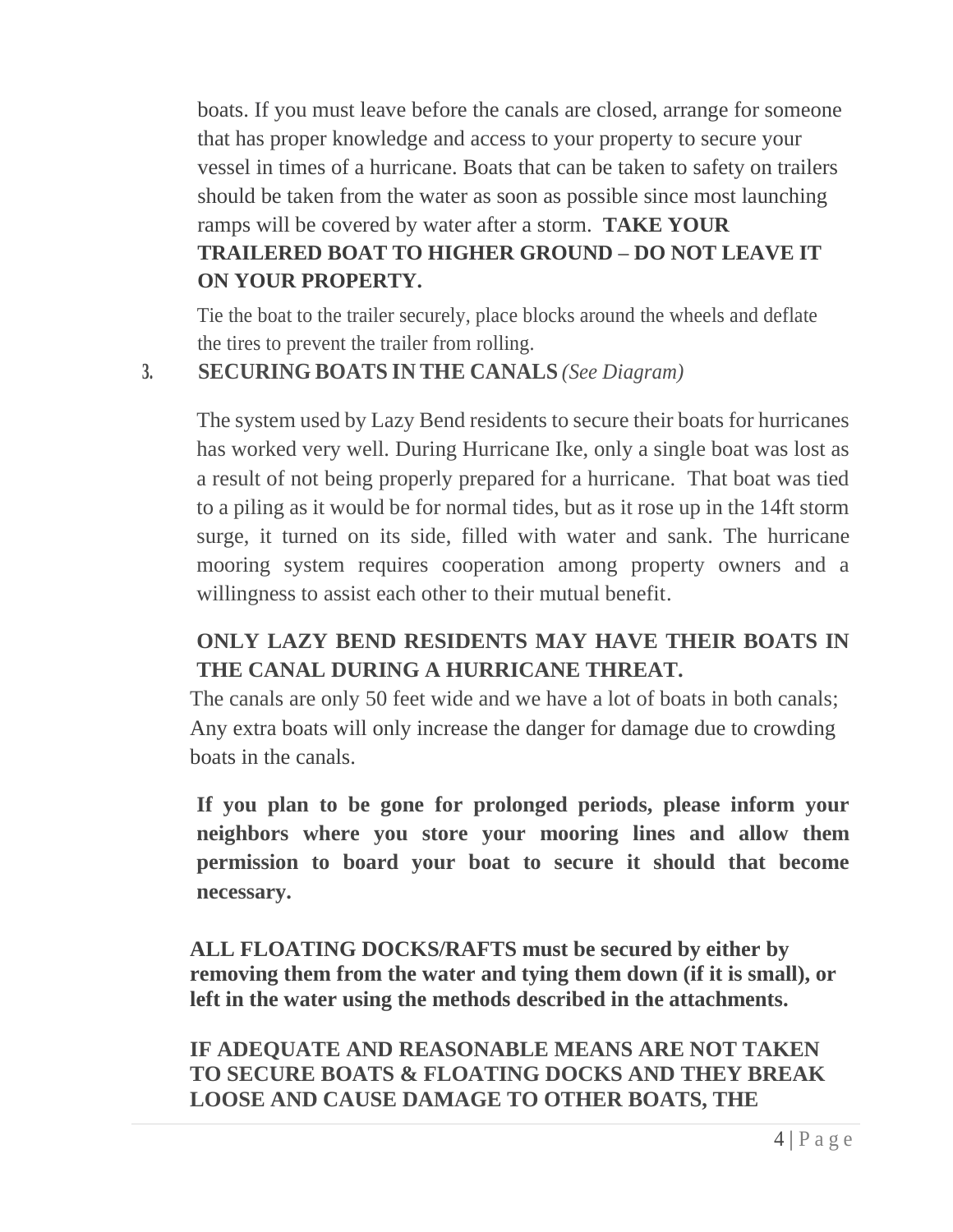# **BOAT/FLOATING DOCK OWNER WILL BE HELD LIABLE FOR DAMAGES.**

Tie your boat to strong points as far away as reasonable. Your boat may need to float up 20+ feet higher than normal due to storm surge, so you want the angle of the line from your boat to the strong point to stay as close to horizontal as possible**.**

- Nylon mooring lines of  $\frac{1}{2}$  inch in diameter will hold boats up to 26 feet. Mooring lines at 5/8 inch in diameter will hold boats from 26-40 feet. The weakest part of the entire system is not the ground anchors or line, but the cleats on the boat. If the cleats are suspect and you don't have time to repair them, a boat bridle can be constructed.
- Sufficient slack should be left in the mooring lines to allow the boat to rise with the higher water levels, as well as lower should the water be blown out of the canals.
- Spring lines are recommended for all boats.
- Mooring to someone else's line is NOT recommended.
- Ground Anchors should be in every yard. If you cannot locate yours and need to get anchors, they may be available form Kemah Hardware before a storm approaches. They are also available from electrical supply houses as they are used by electric companies to anchor the guy wires. A 6" diameter flange is adequate for smaller boats; an 8" diameter flange is recommended for boats over 25 feet. They should be inserted on the top of the embankment and angled away from the house, towards the canal.
- When tying lines to the ground anchors, use thimbles to protect lines from chafing. Some folks use old fire hose as chafe protectors.
- When tying off to pilings, use a knot that tightens around the piling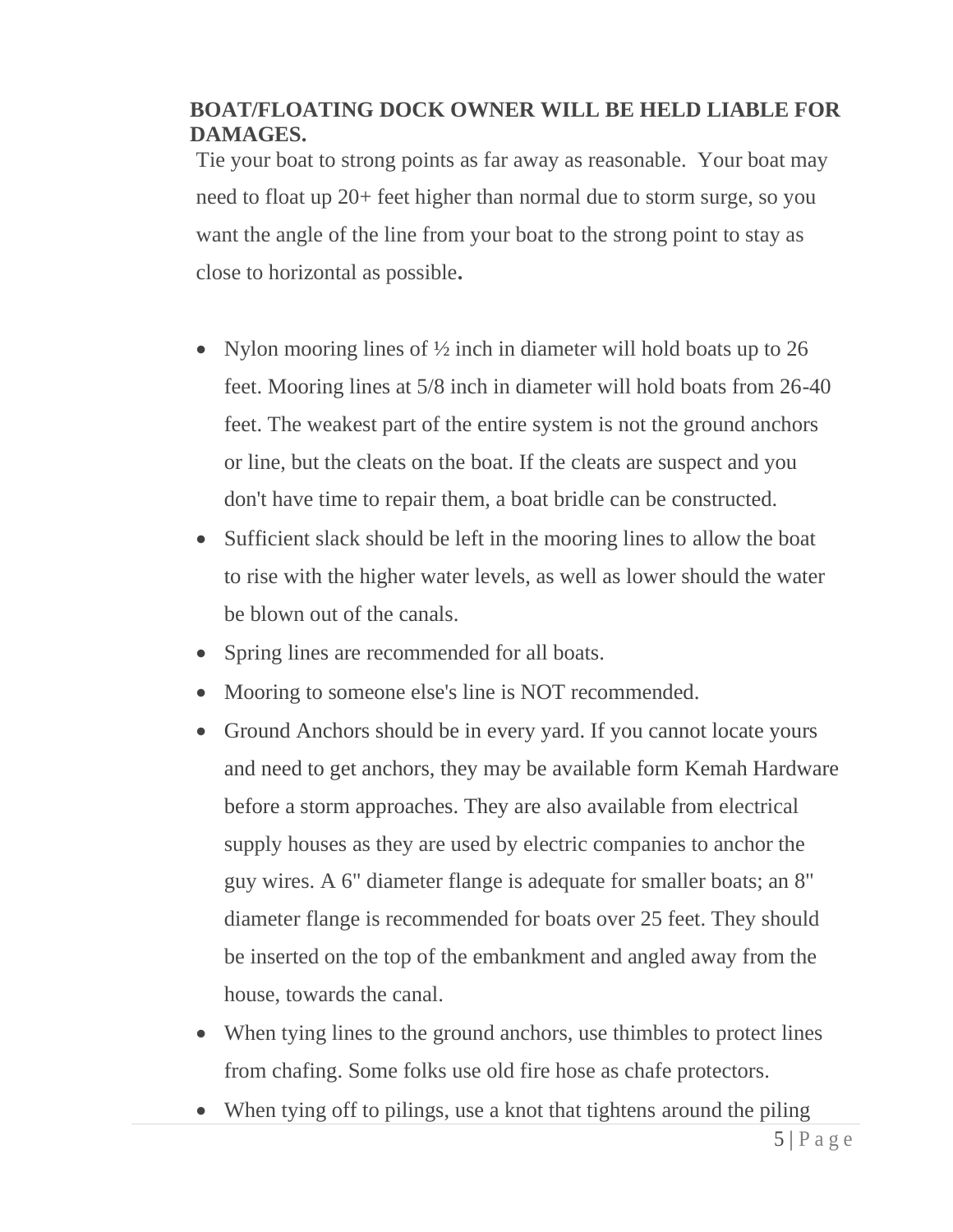when the line is under tension (e.g. Constrictor, Buntline hitch, Round Turn and Two Half Hitches or a Towboat hitch) rather than a Bowline or other knot that forms a loop that does not constrict around the piling. With a very high storm surge as in Hurricane Ike in 2008, the boat may pull up at an angle on the piling and you don't want the knot to slip or float off the piling.

- BILGES: Please pump them dry. IF you have automatic bilge pumps, they should be turned on and batteries fully charged.
- Remove all bimini/dodger material and securely tie supports,
- Remove any small, lose items from decks and secure inside the boat or home.
- Remove power for your dock.
- All fuel cans should be stored outside where they can be secured so they do not damage your boat or pollute our water.
- Tips for preparing your pool can be found at [https://www.intheswim.com/eGuides/preparing-your-pool-for-a](https://www.intheswim.com/eGuides/preparing-your-pool-for-a-hurricane)[hurricane](https://www.intheswim.com/eGuides/preparing-your-pool-for-a-hurricane)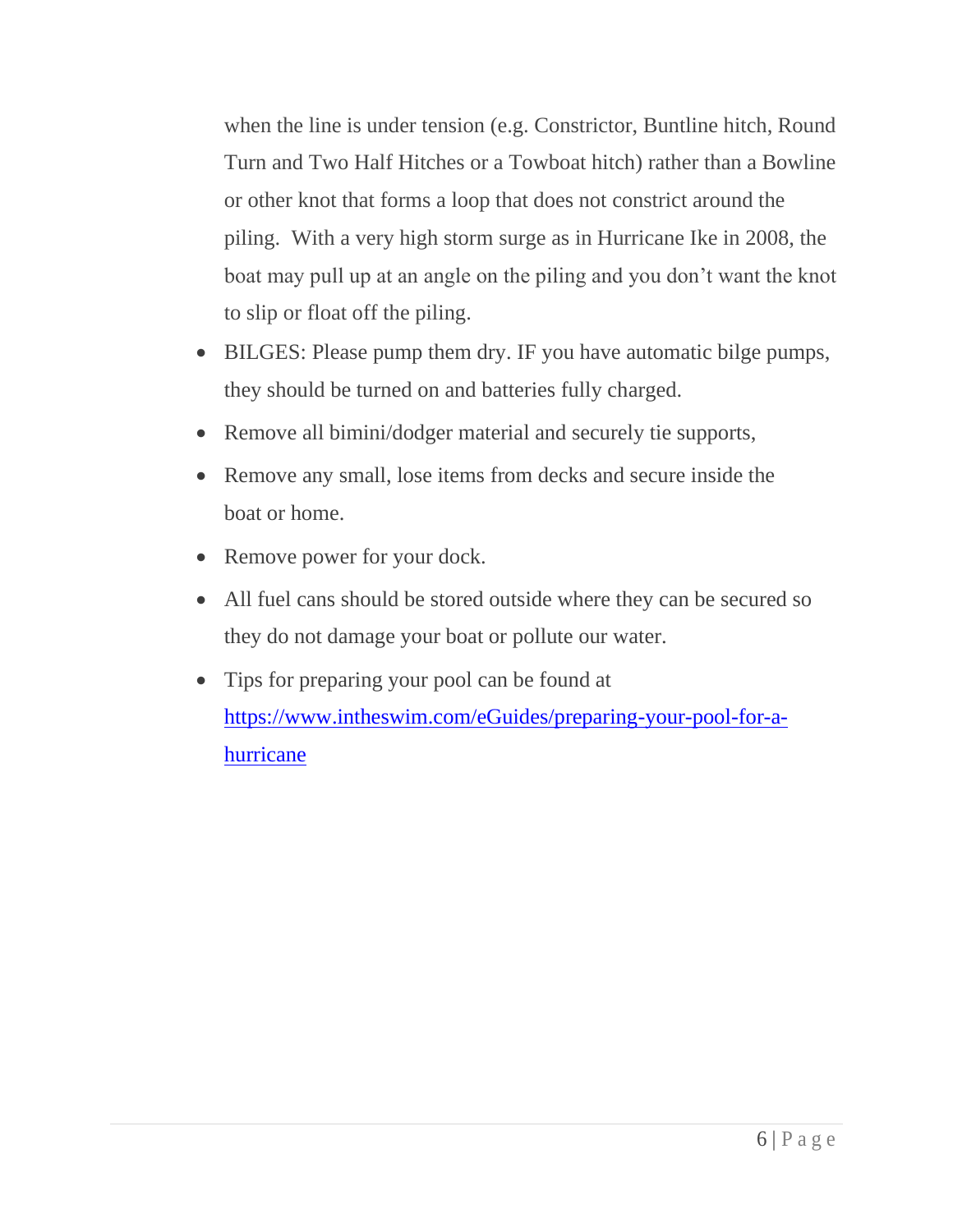# **4. EVACUATION ROUTE**

**SEE TXDOT.COM FOR LATEST SUGGESTED EVACUATION ROUTE. THE CURRENT PLAN WILL EVACUATE THE COASTLINE FIRST SO LAZY BEND RESIDENTS/BOAT OWNERS MUST PREPARE BOATS AND HOMES EARLY. KNOW YOUR DESTINATION IN ADVANCE AND PLAN YOUR ROUTE AND AN ALTERNATE ROUTE.**

#### **5. CANAL OPENING AFTER THE THREAT HAS PASSED**

As soon as the hurricane danger has passed and the high water has receded toa safe level to return to homes, the canals will be opened by returning the boats to their normal mooring. If a boat owner is not in the area after the waters have returned to normal, a neighbor or friend should be allowed to return the boat to its normal mooring to permit the canal to reopen. As a general rule, the canal should be cleared to normal traffic 24 hours after the hurricane danger no longer exists and the water level receded to the normal high tide levels where it is safe to get to the boats. We suggest you immediately wash mud off of wood decks, it is very difficult to remove once the mud has dried.

**IF WE ALL WORK TOGETHER AS THE FRIENDS AND NEIGHBORS WE ARE, WE WILL ALL BE BETTER FOR IT. THANK YOU FOR YOUR COOPERATION.**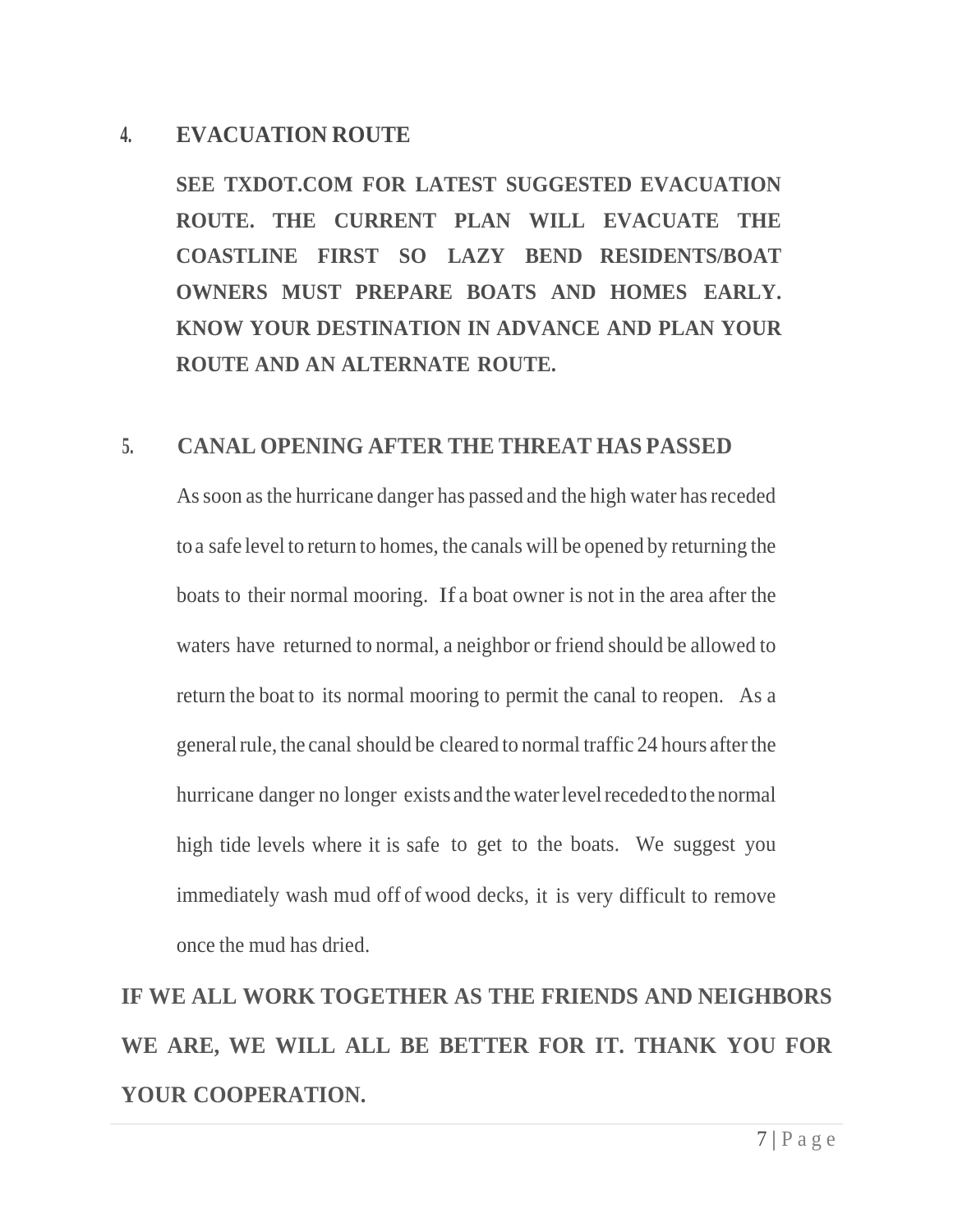# SECURING VESSELS IN THE LAZY BEND CANALS

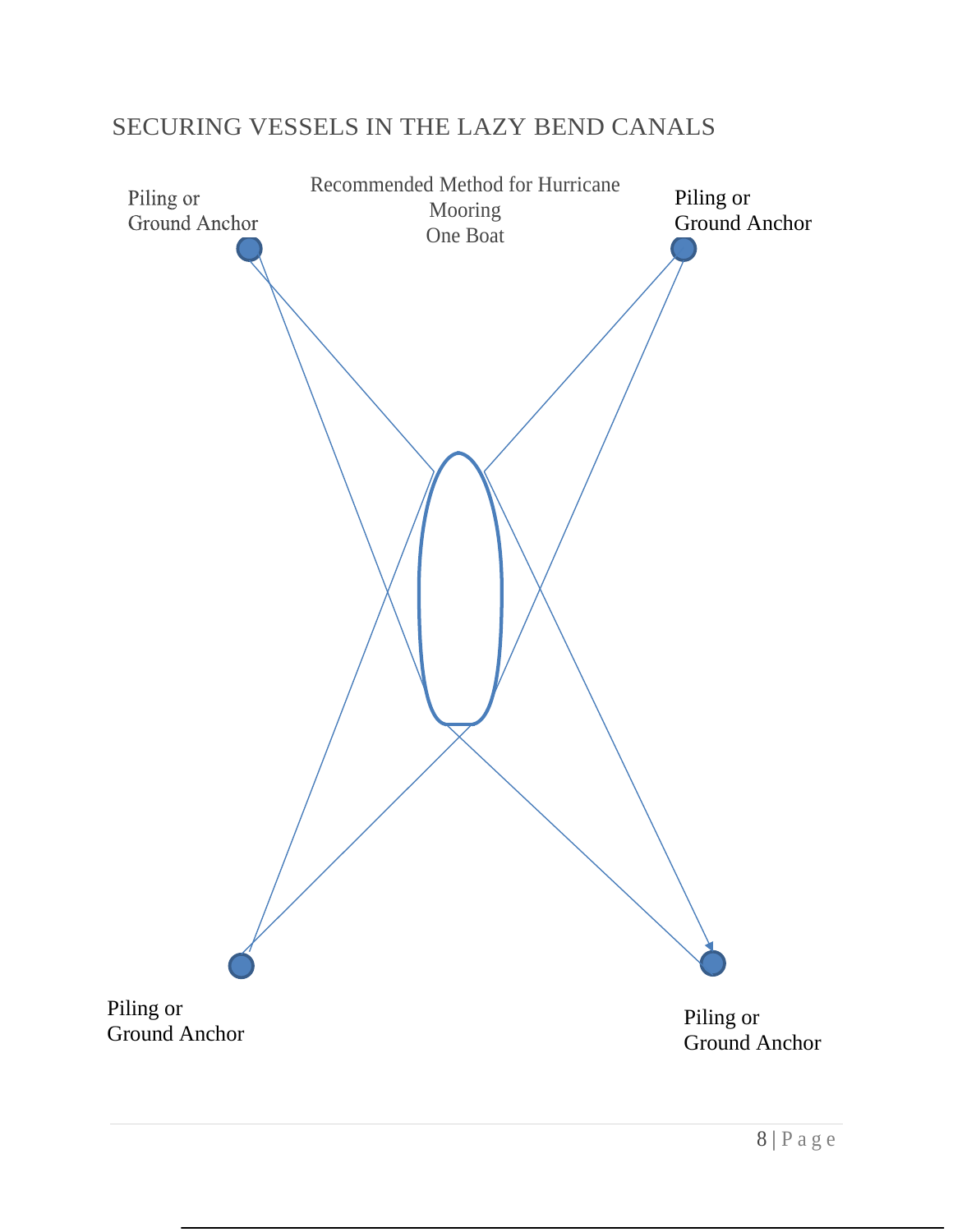